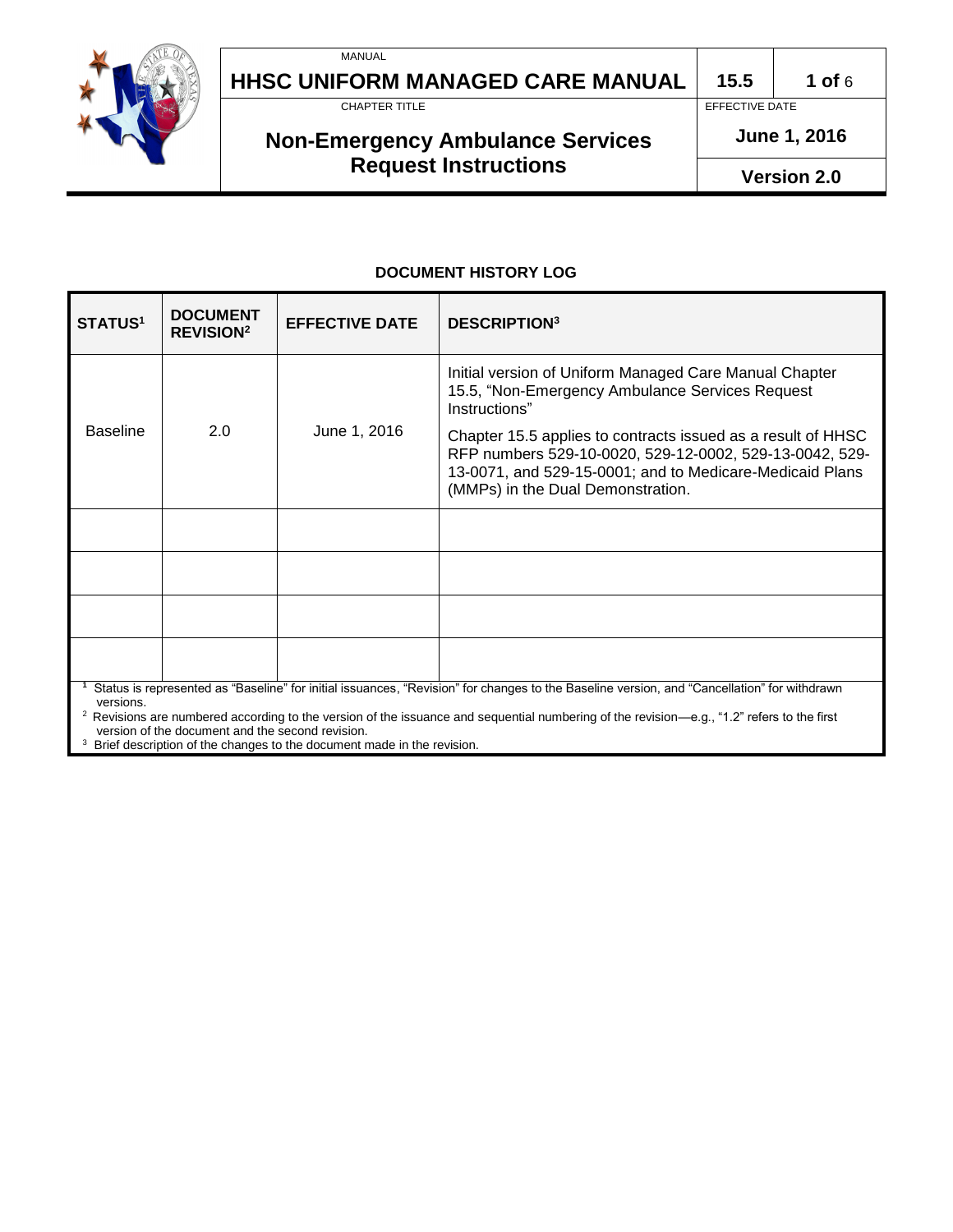

**HHSC UNIFORM MANAGED CARE MANUAL 15.5**<br>CHAPTER TITLE

#### **Non-Emergency Ambulance Services Request Instructions**

r **June 1, 2016**

EFFECTIVE DATE

#### **Use of Texas Standard Prior Authorization Request Form for Health Care Services for Non-Emergency Ambulance Services**

### **APPLICABILITY OF CHAPTER 15.5**

This chapter applies to Managed Care Organizations (MCOs) participating in the STAR, STAR+PLUS, STAR Health, and STAR Kids Programs. References to "Medicaid" or the "Medicaid Managed Care Program(s)" apply to the STAR, STAR+PLUS (including the Medicare-Medicaid Dual Demonstration), STAR Health, and STAR Kids Programs. The term "MCO" may include health maintenance organizations (HMOs), exclusive provider organizations (EPOs), insurers, Medicare-Medicaid Plans (MMPs), and any other entities licensed or approved by the Texas Department of Insurance (TDI). The requirements in this chapter apply to all programs, except where noted.

### **PURPOSE AND BACKGROUND**

Effective September 1, 2015, MCOs are required to accept the Texas Standard Prior Authorization Request Form for Health Care Services developed by the Texas Department of Insurance. A copy of the form can be found here: <http://www.tdi.texas.gov/forms/lhlifehealth/nofr001.pdf> . The instructions in this chapter are to be used if submitting the form for non-emergency ambulance services. Medicaid providers may choose to use the Texas Standards Prior Authorization form or any other form accepted by the Medicaid MCO.

#### **Terminology**

*One-time, non-repeating*: One-time, nonrepeating requests are reserved for those clients who require a one-time transport. Supporting documentation should include an order signed and dated by a physician, physician assistant (PA), nurse practitioner (NP), clinical nurse specialist (CNS), registered nurse (RN), or discharge planner with knowledge of the client's condition.

*Recurring*: Recurring requests, up to 60 days, are reserved for those clients whose transportation needs are not anticipated to last longer than 60 days. Supporting documentation should include an order signed and dated by a physician, PA, NP, or CNS. The request must include the approximate number of visits needed for the repetitive transport (e.g., dialysis, radiation therapy).

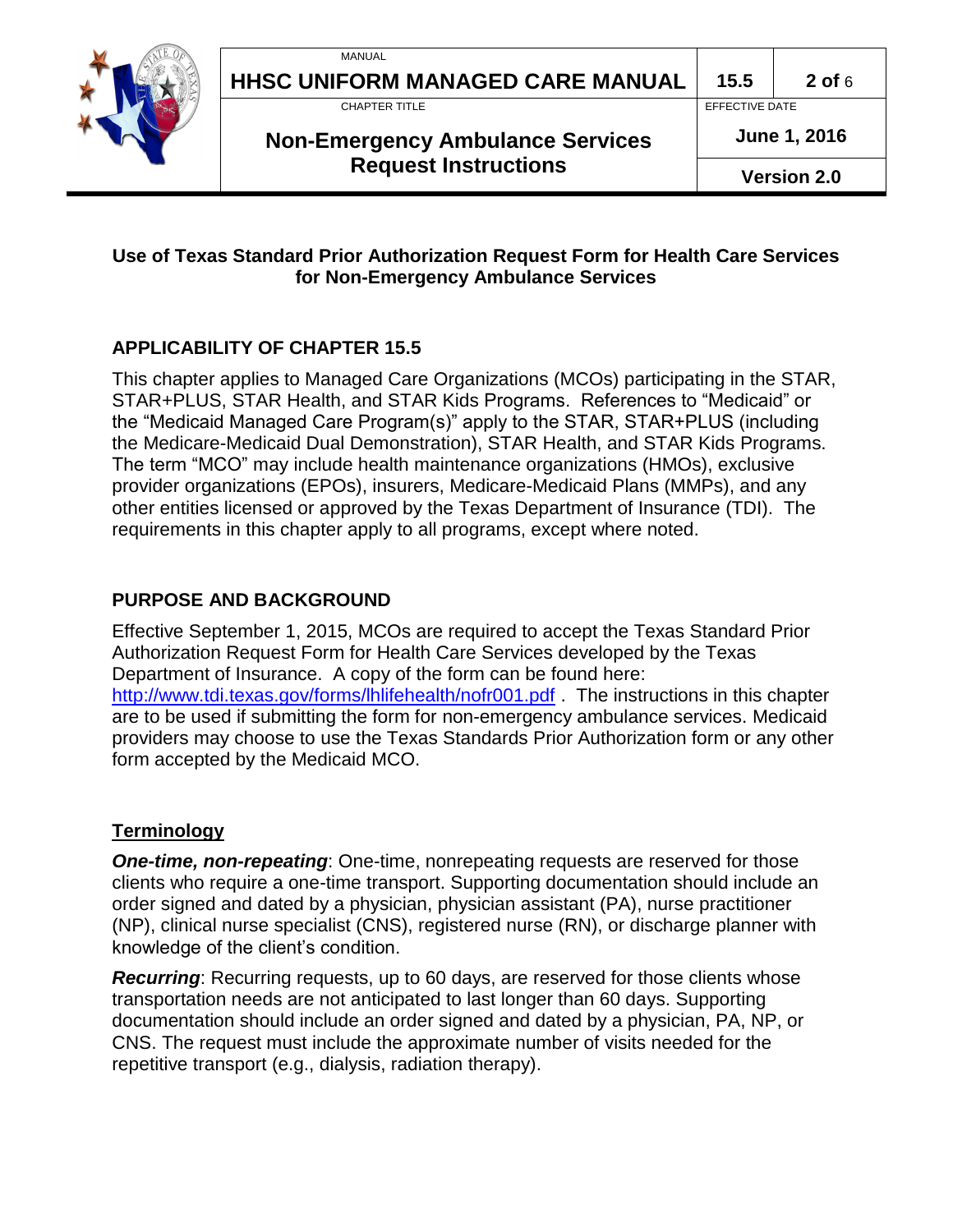

# **HHSC UNIFORM MANAGED CARE MANUAL 15.5**<br>CHAPTER TITLE

# **Non-Emergency Ambulance Services Request Instructions**

a **15.5 3 of** 6 EFFECTIVE DATE

r **June 1, 2016**

**Version 2.0**

#### **Section I – Submission**

In accordance with Human Resources Code (HRC) §32.024 (t), the prior authorization form must be submitted by a Medicaid-enrolled physician, nursing facility, health-care provider, or other responsible party before an ambulance is used to transport a client in circumstances not involving an emergency. Other responsible parties include staff working with a health care service provider submitting prior authorizations on behalf of the provider or facility. An ambulance provider may not submit a prior authorization for non-emergent ambulance transports.

*Issuer Name*: Include the Managed Care Organization (MCO) name

**Phone:** Insert the MCO phone number

*Fax:* Insert MCO fax number

*Date:* Insert date authorization request form is completed by provider

# **Section II – General Information**

#### *Review Type:*

- Non-urgent request should be checked for any recipient that requires a scheduled transport in excess of 24 hours from the date of the request. This typically applies for transportation to medical appointments, or other ongoing treatment such as dialysis or hyperbaric treatment.
- Urgent request should be checked for any recipient that requires a scheduled transport on the date the authorization request form is completed.
- Clinical Reason for Urgency: Include why the prior authorization is needed within 24 hours.

#### *Request Type:*

- Check "Initial Request" if the authorization form represents an initial ambulance transport request.
- Check "Extension/Renewal/Amendment" if the authorization represents a continuation of a prior authorization for patients requiring recurring transports.

*Prev. Auth. #:* For patients who have been approved for recurring transports , include the prior authorization number related to the non-emergency ambulance transports for those treatments; otherwise, leave blank.

# **Section III – Patient Information**

*Name:* Insert patient's name as listed on their member identification card.

# *Subscriber Name (if different):* Leave blank

**Phone:** Insert patient's phone number or guarantor's phone number if patient is a minor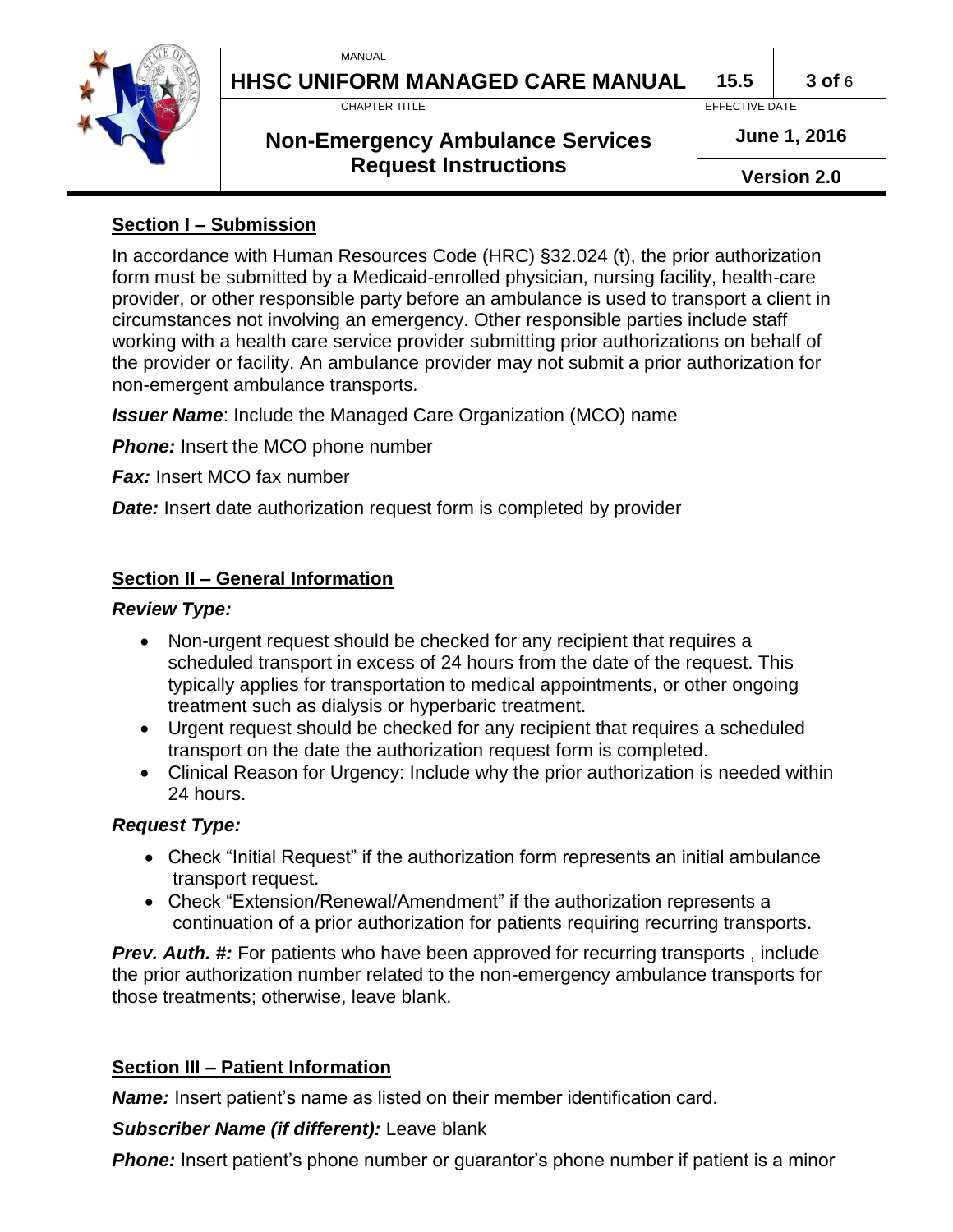

# **HHSC UNIFORM MANAGED CARE MANUAL 15.5**<br>CHAPTER TITLE

# **Non-Emergency Ambulance Services Request Instructions**

a **15.5 4 of** 6 EFFECTIVE DATE

r **June 1, 2016**

**Version 2.0**

*Member or Medicaid ID#:* Insert patient's Medicaid identification number

**DOB:** Insert patient's date of birth.

*Gender:* Insert patient's gender.

*Group #:* Leave blank

# **Section IV – Provider Information**

*Requesting Provider or Facility*

*Name:* Insert name of provider/facility

*NPI#:* Insert National Provider Identification Number of provider/facility

**Specialty:** Include "Hospital" or "Family Physician" or "Skilled Nursing Facility" or the applicable specialty of the requesting provider/facility

**Phone:** Insert Provider/Facility phone number

*Fax:* Insert Provider/Facility fax number

**Contact Name:** Insert the name of the person submitting the prior authorization form; this may include administrative staff at a health care facility. Please note that administrative staff will still be required to submit orders with the prior authorization.

**Phone:** Insert the phone number of the person listed as the "Contact Name"

*Requesting Provider's Signature and Date (if required):* Insert the signature of the individual listed as the contact for the prior authorization form.

*Service Provider or Facility*

*Name:* Insert the name of the ambulance service agency to provide the ambulance transportation.

*NPI#:* Insert ambulance NPI number

**Specialty: Insert "Ambulance Transport"** 

**Phone:** Insert the phone number for the ambulance provider

*Fax:* Insert the fax number for the ambulance provider

*Primary Care Provider Name (see instructions):* Leave blank

*Phone:* Leave blank

*Fax:* Leave blank

**Note:** Include the addresses for the servicing and requesting providers in Section VI.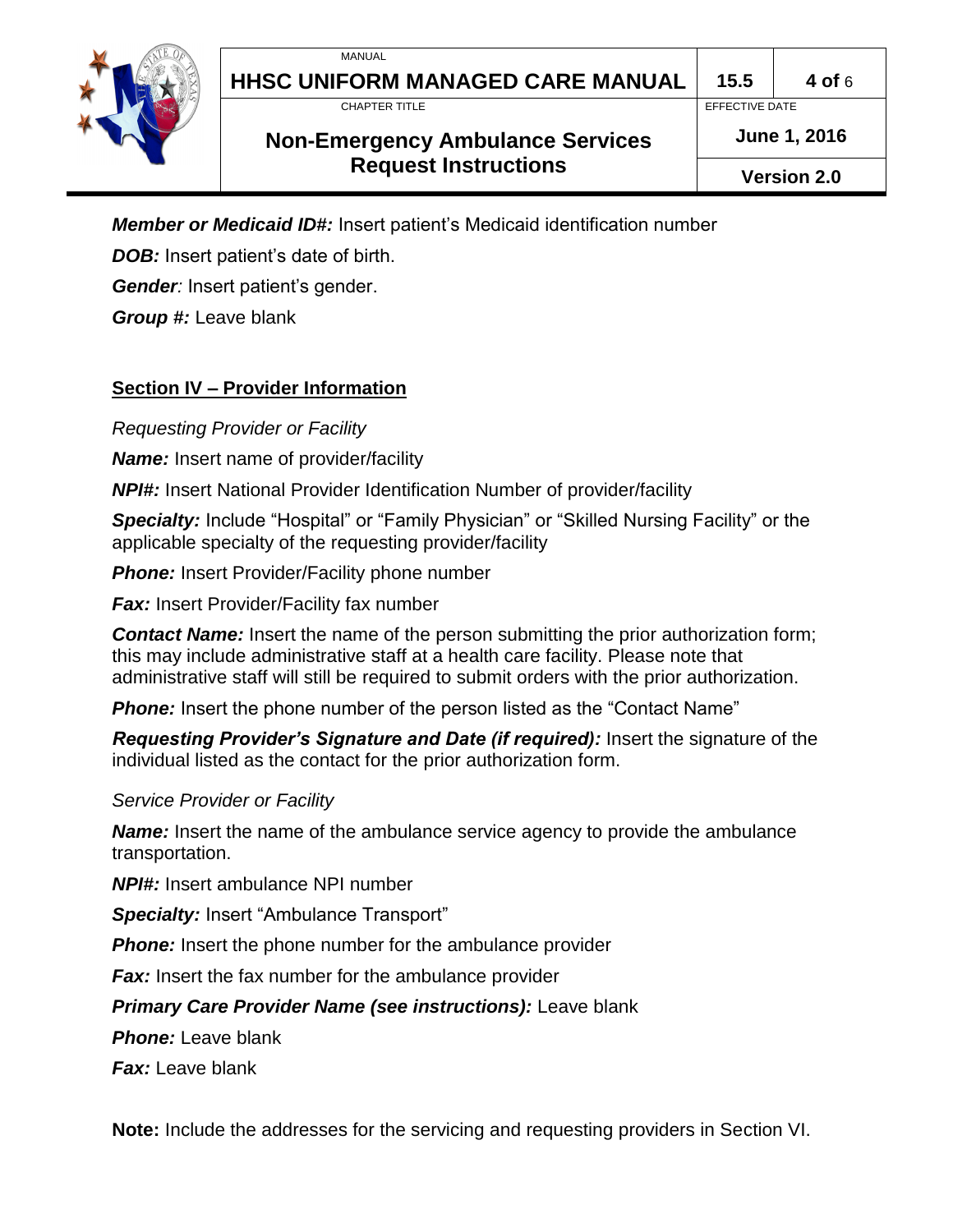

# **HHSC UNIFORM MANAGED CARE MANUAL 15.5**<br>CHAPTER TITLE

a **15.5 5 of** 6 EFFECTIVE DATE

# **Non-Emergency Ambulance Services Request Instructions**

r **June 1, 2016**

**Version 2.0**

### **Section V – Services Requested**

*Planned Service or Procedure:* Include the level of ambulance transportation requested:

- Basic Life Support (HCPCS Code A0428),
- Advanced Life Support (HCPCS Code A0426) or
- Specialty Care Transport (HCPCS Code A0434). Include the requested destination facility for this patient or indicate "residence".

*Code*: Insert the code that corresponds to the description under "Planned Service or Procedure"

- "A0428" for Basic Life Support,
- "A0426" for Advanced Life Support,
- "A0434" for Specialty Care Transport.

In addition to one of the previous codes, "A0425" for mileage should be on every prior authorization request. In the event oxygen is required enroute, "A0422" should be inserted.

*Start Date:* Insert the beginning date of the authorization for requested ambulance service.

*End Date:* Insert the ending date of the authorization for requested ambulance service. For authorizations for patients who require multiple transports due to dialysis treatment, hyperbaric treatment, or similar services this date should not exceed 60 days as defined in TAC 354.1115.

*Diagnosis Description:* Include the patient's primary diagnosis that indicates medical necessity for ground ambulance transportation.

*Code:* Insert the diagnosis code that corresponds with the diagnosis description above.

*Check Boxes that begin with "Inpatient":* Check "Other" and insert "ambulance"

*Check Boxes that begin with "Physical Therapy"*: Leave blank

*Check Boxes that begin with "Home Health":* Leave blank

*Check Boxes that begin with DME:* Leave blank

# **Section VI – Clinical Documentation**

Clinical documentation should at minimum include the elements below.

- 1. **Physician's orders:** Include the following information from the physician or physician extender's orders, as well as a copy for non-emergency ambulance transportation including, but not limited to:
	- a. Date of request
	- b. Name of physician or physician extender